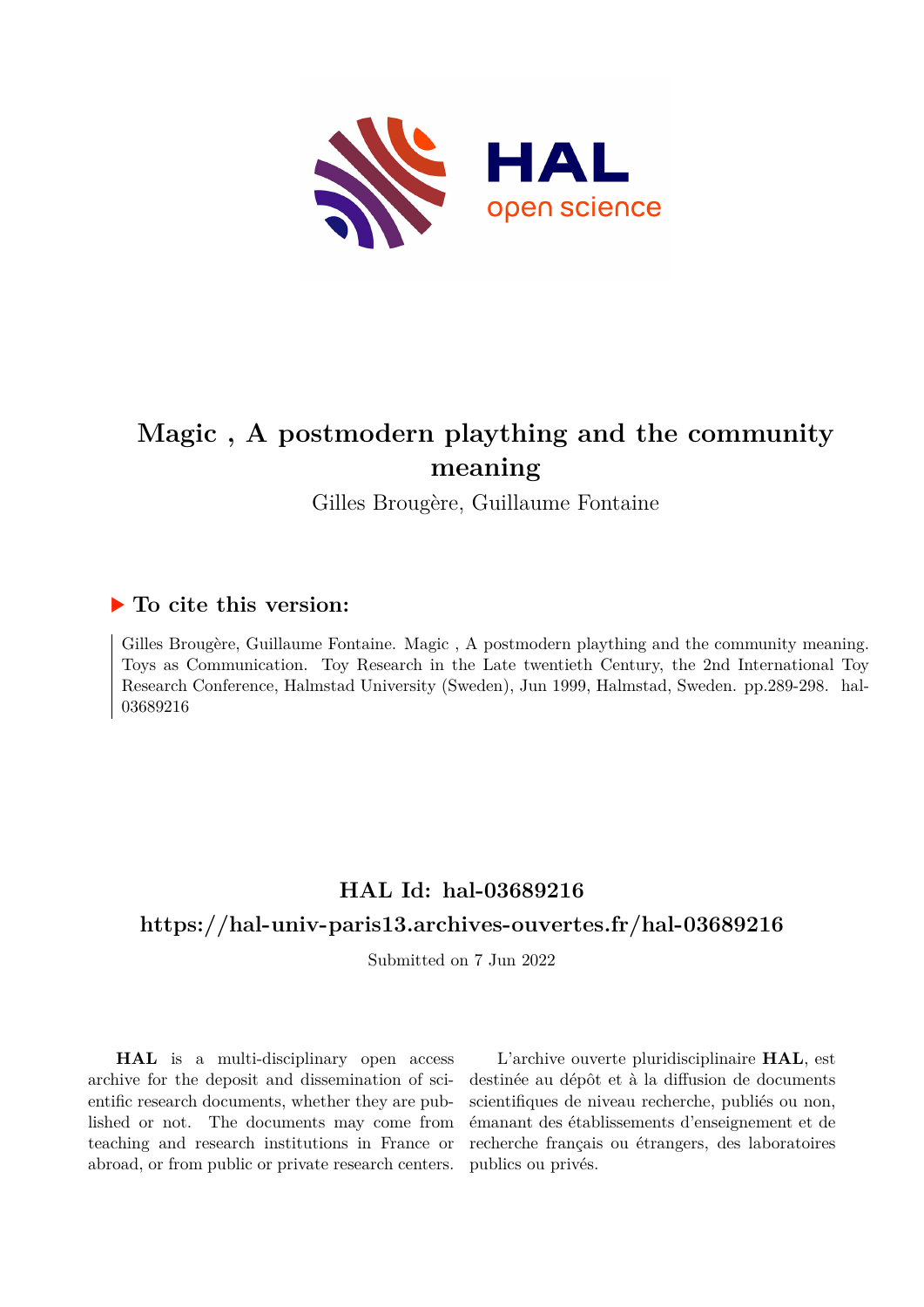## **Magic, a postmodern plaything and the community meaning**

Guillaume Fontaine & Gilles Brougère

What are our playthings today and what do they reveal of our society? It is to this question that we would like to provide some elements of an answer. Playthings, whether games or toys, are experiencing major developments. The most obvious ones concern the technological aspect and the growing role of computer technology in play activities. But there are other developments that seem to us to be more general and fundamental which are related to the status of the object of leisure or entertainment in which the toy and the game participate in our society. We consider a game as a mean of socialization in so far as it offers to players the exercise of their own sociability through cultural figures and senses that belong to there. Magic is an American collectible trading and playing cards game which is played all over the world since 1993. It combines the modernity that we are seeking for with aspects, which could not be more traditional. Above all, it is card game. Our analysis can focus on the novelty and originality of this phenomenon without referring it to technological innovations. We will try to show that all characteristics of *Magic* are in connection with that we call "postmodern".

Magic is a game of cards with abstract rules, which may be considered as relatively complex, involving tactical and strategic possibilities. This game has been developed over a long period by its designers, with a number of tests and modifications to obtain the best balance guaranteeing its playability. It is a game, which supposes the commercial act of purchasing the material and the rules prior to all games. When you play Magic, you have to buy cards, so many cards. Basic game includes 350 different cards. Since 1993, Wizards of the Coast have edited more than 3500 cards. Each year two or three limited editions of 300 cards can be purchased. So the main difficulty for Magic players is to master the quantity. A large amount of cards means both a money problem and a cognitive problem. A cognitive problem because of the learning process we explained above: how can a human brain control 3500 units and the potential links between them? Magic is not a plaything in the used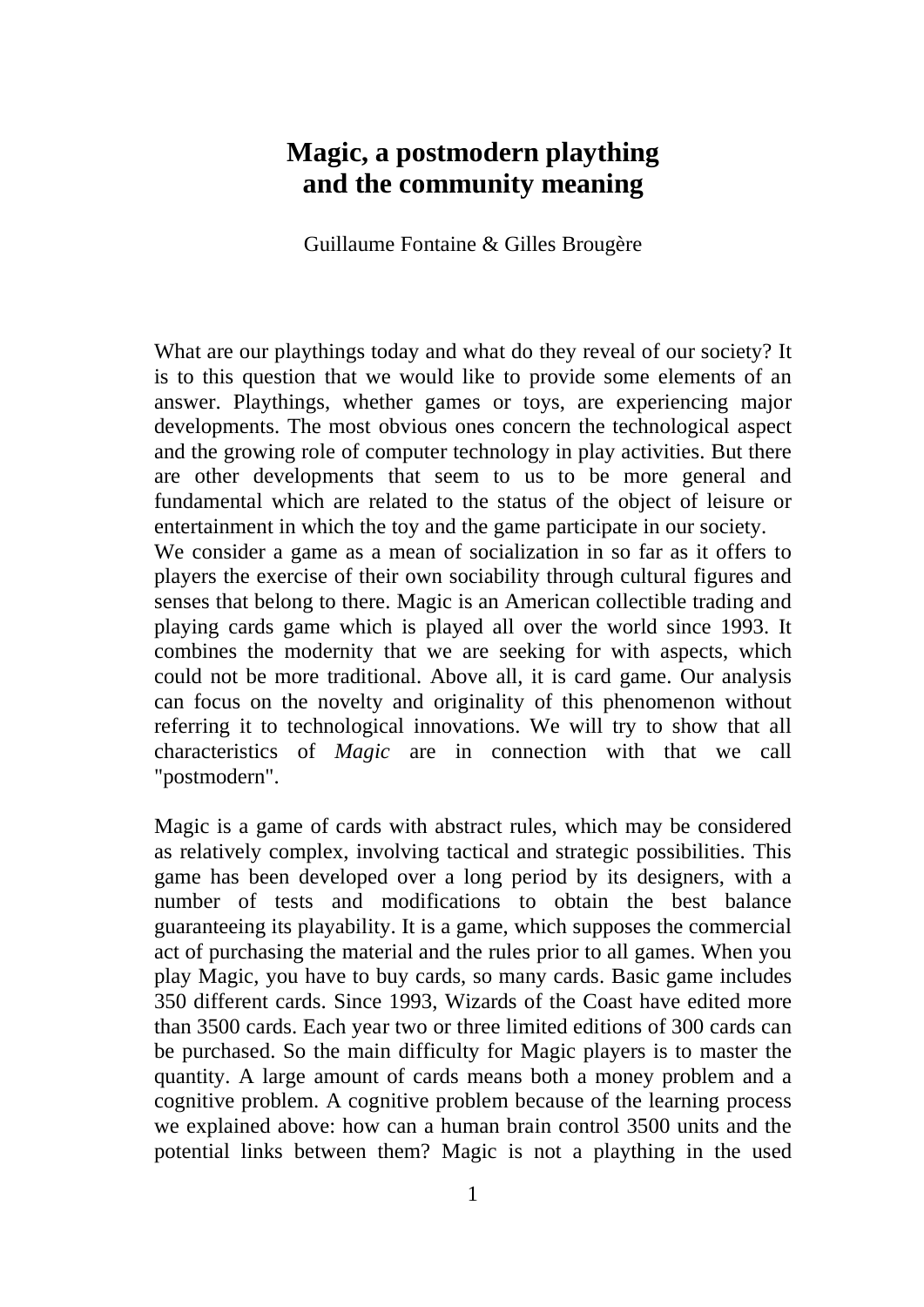meaning of the term. It is not a totality. The play material is moving and changes every year. The editor sells a potential environment and probabilities of play; a Magic player reveals potentials and probabilities of play by building decks. We are near of a quanta perception of the world. One aspect of the postmodern reflection is to throw an orderly reality away. There no global rationality, no feeling of a unique truth. We can't seize Magic in its totality. If someone does it, it would be less a player than a collector.

There is a close relationship between the principle of the personalized packet and the marketing, which encourages the purchase. The cards can also be exchanged or sold on a parallel market in relation to their popularity. We can't think Magic without its marketing dimension. A double symmetrical error must be avoided in the analysis. Only seeing in it a marketing process, a means of selling cards, would be to ignore the interest and value of the game including in the logic of the personalized packet. Or to ignore the commercial dimension to only analyze the game principle and the reference universe. What I think is interesting in such a product is the connection of the two things. The game is only possible through the commercial distribution but the commercial diffusion is only done in relation to the cultural and play significance of the game. We might say that contemporary marketing conditions generate new game possibilities, which may only exist in this framework.

The second aspect, which is going to give a new dimension to the game, is that before the abstract structure of the game, the author uses a strong symbolic dimension. The cards bear representations and the actions are decipherable in the metaphorical language of the world of magic created around the game. We rediscover here the imaginary reference world of role-playing games. But if we observe players playing, we see that the players play like classic card players and do not use the imaginary world contrary to role-play where it is omnipresent in the episodes of the game and the verbal exchange between players. But this symbolic world is underlying and emerges through the illustrations. The world of magic takes roots from multi racial and cultural references. Greek, Nordic, Japanese, Indian myths are mixed with fantasy figures. Players play Magic in Asia, Europe, and America. It is a baroque melting pot of signs and images. Magic has an international dimension.

These illustrations contribute to a story line that appears and becomes more explicit through evolutions of Magic. The world is more and more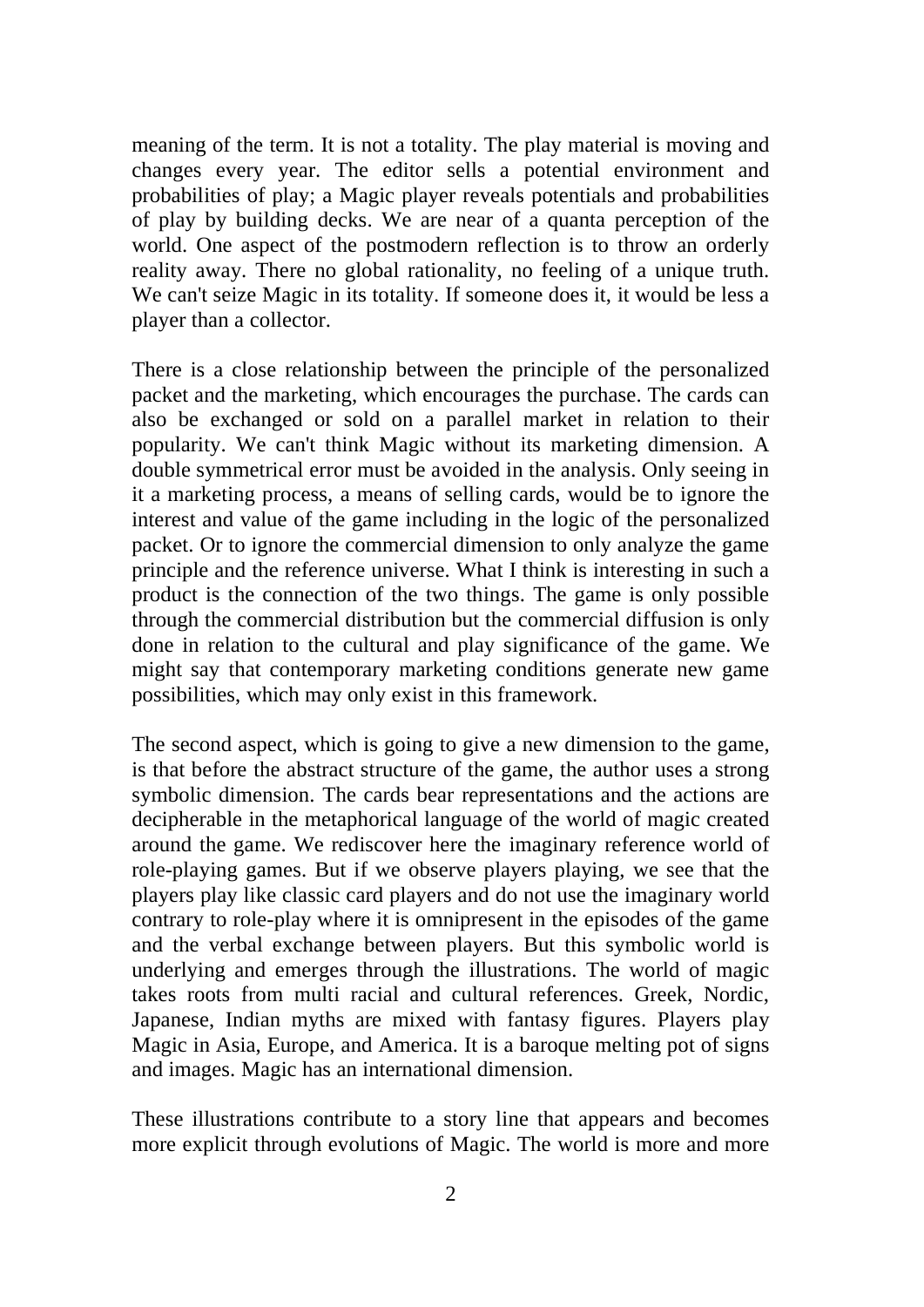precise, legendary characters make a link between the last expansions of the game, new cards represents new steps of their quests. Those events and figures belong to the universe of fantasy, where monsters and magic exist. Role playing games, video games, movies, and science fiction literature show and set symbolic elements of these imaginary worlds inspired by medieval folklore. A community of players shares cultural signs, strong values that emerge through virtual worlds. A plaything therefore contributes to gather people around images it creates. We have to consider now a game as a media: it is a way of communication and socialization between human beings. A hobby makes sense and I share this sense with my peers. I stay with them because we confer to the game the same meaning; in return the game reflects signification that I want to share. We have here the basic structure of the game not only in its play logic, but also in its cultural logic of an object bearing several dimensions.

This narrative dimension of the game, the marketing process, the great number of cards and the links between players contribute to create the metagame. The company does not sell cards; it is selling a universe, which enables cards to be played. For this it proposes the game and an environment, the metagame, including the value-enhancement of the symbolic universe (books and tee shirt), a means of meeting and dialogue (Internet server, review), a game system through tournaments. Richard Garfield (1995), the author himself develops the concept of metagame,

> *Trading card games inherently have a strong metagame component. This is because the flow of cards is itself part of the game. There is always a bigger picture to the games than the hand currently being played. Players think not only « how can I win this game? » but « how should my deck change for the next game? » When people trade cards or buy cards, they are making moves in the metagame, giving themselves more or different options for building their decks.*

> *When I first developed the concept of trading card games, I envisioned that learning about the game would be a part of the game itself […] players have*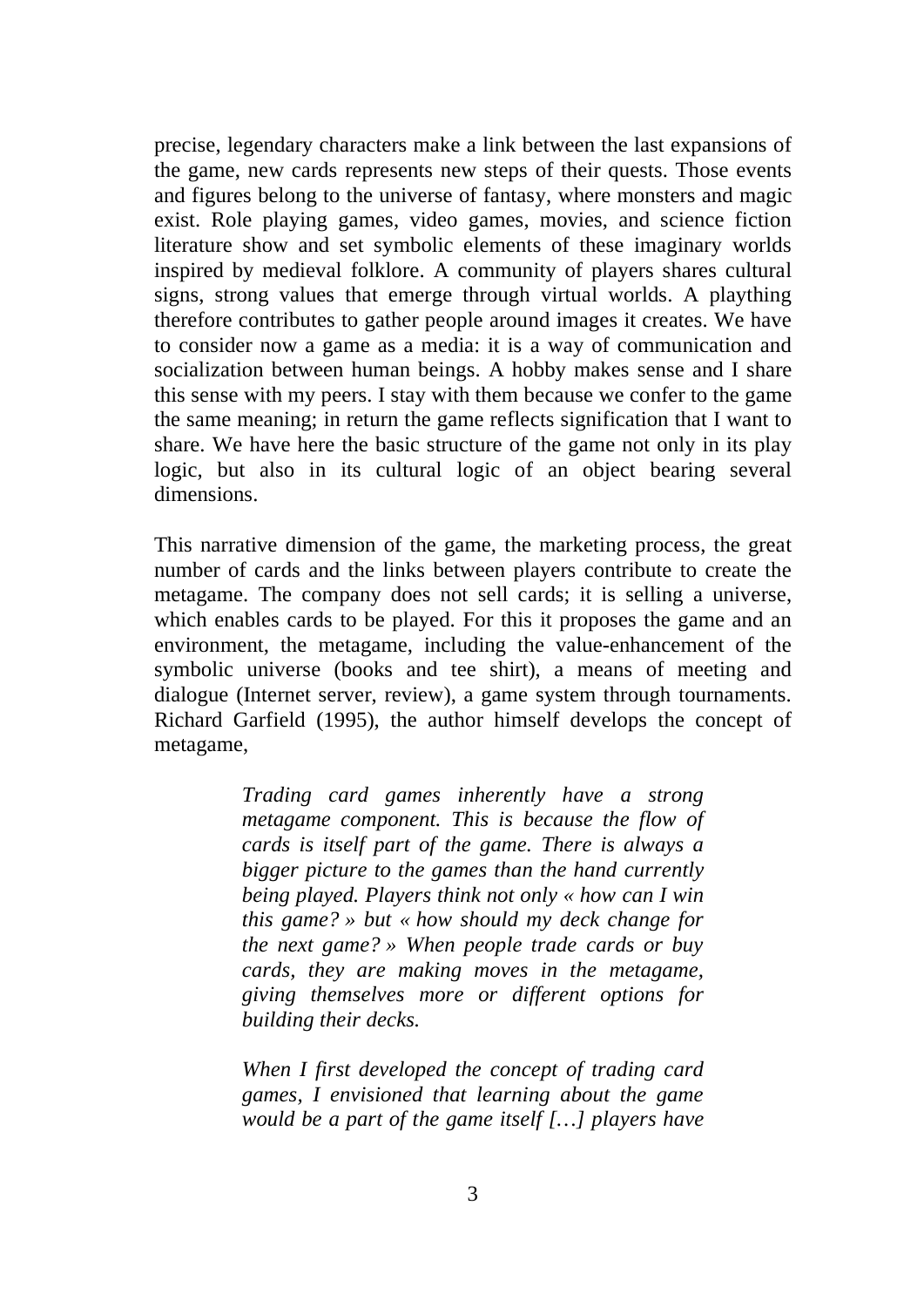*been brought together through the metagame of exploring the world of the cards.* 

*[…] Each of these deck-construction restrictions is a different metarule in a metagame.* 

*[…] On top of this natural tendency toward the metagame, we often add new levels by playing in tournaments or leagues. Through the sanctioning and support of different events, the Duelist's Convocation helps create the metagame of Magic tournaments, from the regional level to international competition.* 

Mike Rosewater (1998), chief editor of *The Duelist* makes a synthesis of the metagame in the following board:

#### Cards

- $\geq$  Self-contained cycles (like The Rath Cycle)
- $\triangleright$  Feature mechanics that appear for a year (like buyback and shadow)
- $\triangleright$  Rotating basic edition
- $\triangleright$  Introductory game (Portal)
- $\triangleright$  Game supplements (Vanguard and Unglued)
- $\triangleright$  Preconstructed decks
- > Pro Tour and World Championship decks
- $\geq$  Promotional cards (oversized, alternate art, and book)
- **Tournaments**
- > The DCI
- $\ge$  Banned and restricted lists
- > The Rules Team and monthly rulings
- $\triangleright$  Multiple formats (Standard, Extended, Limited, and Classic)
- $\triangleright$  Sixty-card deck limit
- $\sim$  The Pro Tour (including Qualifiers and the Grand Prix circuit)
- $\angle$  The World Championships (as well as Regionals and Nationals)
- $\triangleright$  A retail league (Arena)
- > Shows on video and ESPN
- $\triangleright$  Prerelease tournaments
- $>$  Multiplayer variants

#### **Media and Merchandising**

- > Numerous TCG-oriented magazines
- > Official card and spoiler lists
- $\geq$  Secondary card price lists
- > Iconic characters and a recognizable storvline
- $\triangleright$  Novels and comic books dedicated to the story
- > Strategy books and card encyclopedias
- > Licensing (T-shirts, mugs, and calendars)

#### **Computers and the Internet**

- $\geq$  Computerized versions of Magic and online gaming
- $\triangleright$  Numerous websites (see pages  $56-57$ )
- $>$  Multiple chat rooms and channels
- $\triangleright$  Six Usenet groups

Metagame appears clearly through the building of the rules. There are three levels of rules. We have first *principles*. Principles evoke the playing dynamic, the way of playing Magic: two sorcerers build decks and confront each other according to specific phases and basic rules. These principles haven't changed any more since the first Magic edition.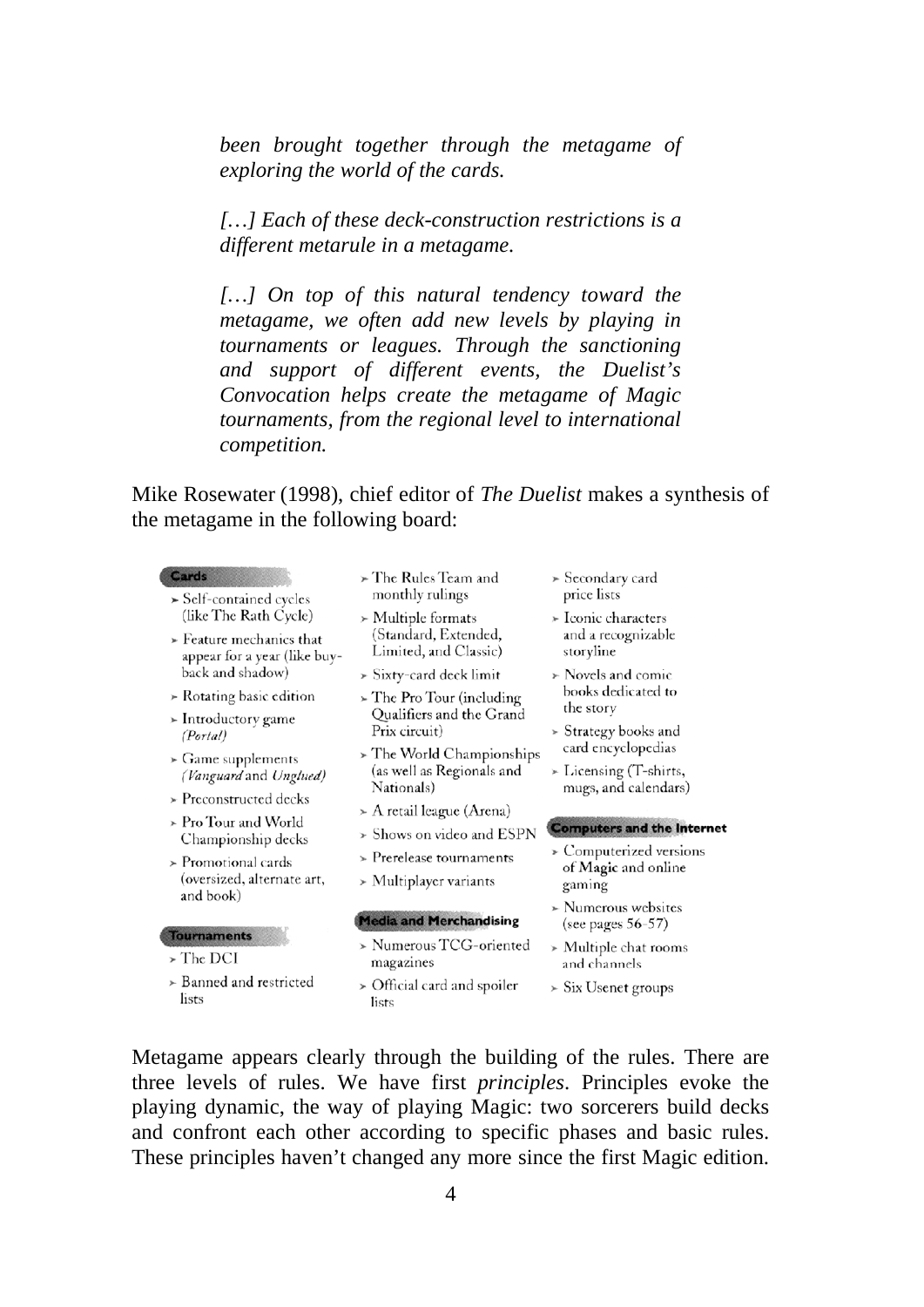Each edition worked as a rationalization and simplification of the rules. In a second time we have *cards*: each cards brings a specific effect in the game. Therefore we can say that one card brings one rule. Cards make combinations with other cards to produce new effects. Rules and game effects emerge from the practice of play and from strategies found by the players. So we have a third level of rules called *regulation*. Editor and creators conceived a corpus of tournament regulations, cards power limitations and playing advice in order to balance the game and to regulate Magic playing activity. For example there are laws of building decks according to the type of tournament a player compete. We can easily understand why players need time to learn how to play Magic.

The last aspect of what makes Magic a postmodern thing is its links with the scientific and cybernetic worlds.

The links with a scientific problematic appears through the editorial process. So Wizards of the Coast publish regularly stand-alone editions of Magic. A player can play in a new environment without referring to the basic game and to the previous expansions. These expansions describe a part of a fantastic world, which is a particular thematic region or time. So we have a cold and frozen world with *Ice Age*, the first standalone edition of Magic. We find snow, ice people, white and hairy monsters. *Mirage*, the second stand-alone edition, drives players through a warm and wet jungle. Then *Tempest* brings a celestial atmosphere through winds and storms. From ground and fixed water to the warm vapor and up to the liquid water of the rain the game explores an ascensional way through the different states of water physic. Fluids, meteors and climatic changes are strong themes in Magic. This homogeneity of figures contributes to make a link with science. Climatology is a part of modern scientific research. Theories of chaos and researches about complex phenomenon stimulate modern scientific investigation. If we consider Magic as a moving environment of play better than a classical game, if we remember its complexity, we can say that Magic is near to be a chaotic phenomenon. It is a tool with which players manage chaos and world complexity.

How players can master the chaotic aspect of the game? Through its rules and principles I tried to found cognitive ways of managing the game. Players revealed me they were familiarized with video games and computers. It drove me on the way of a cybernetic approach of Magic. When a player builds his deck, he reads cards. But his mind makes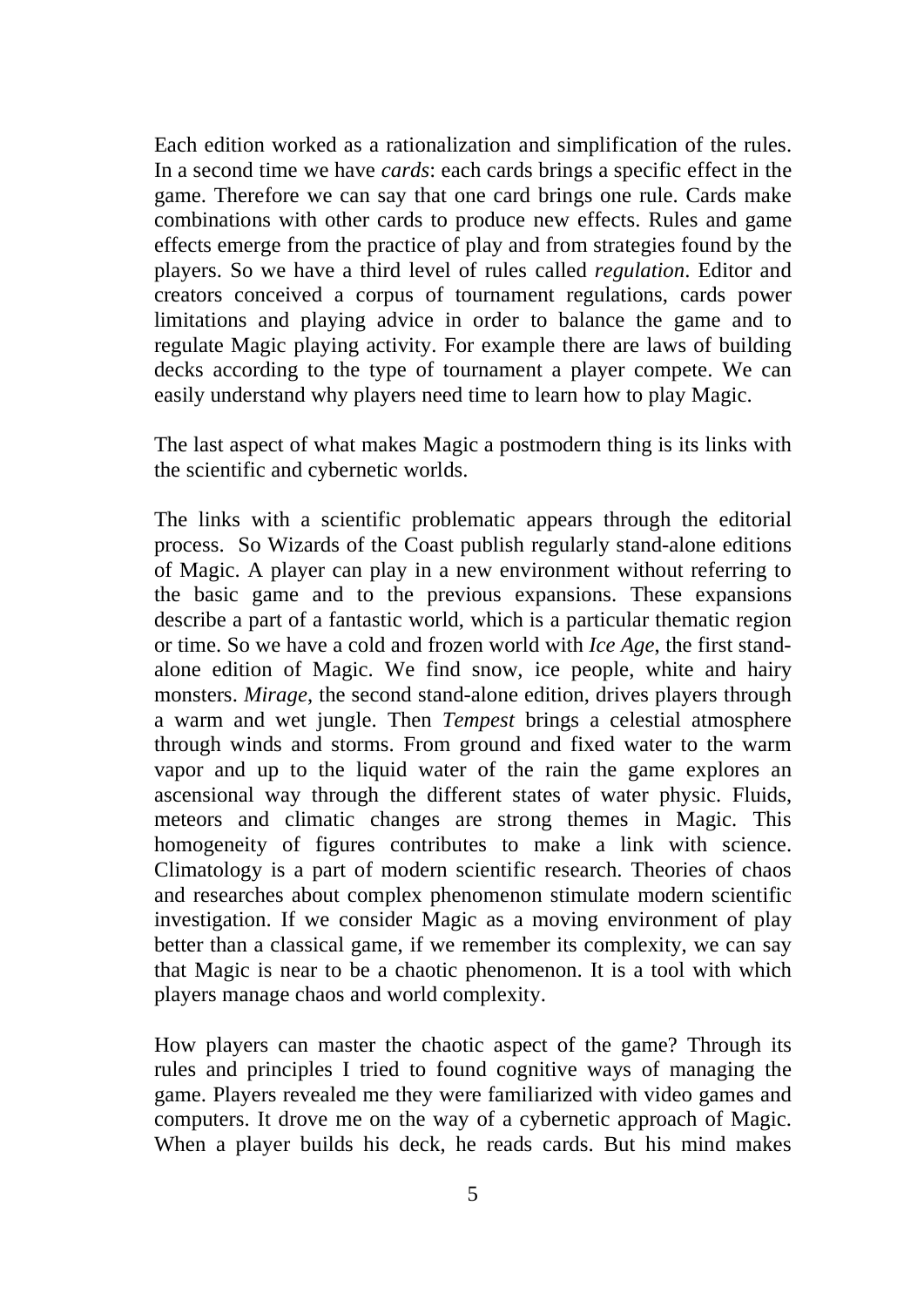necessary links with other cards. He puts together few cards, makes choice to find combinations. There are symbols, icons, images, texts printed on the cards. The reading process is not linear but works as a hypermedia or hypertext. Building a deck means choose one way through thousand possibilities of creation. Video games drive players into virtual worlds. A video game is a media designed by a creator for players. It's a communication medium between them. Through virtual words human beings find a way of communication, a way to share cultural meanings. Magic works as a media. It is a game, which allows players to build a unique packet. A deck is a personal construction. Postmodernity emphasizes about the existence of a variety of built rationality. Magic manages thousand of interpretations, points of view on the game. There is no essence of Magic. Without assembling, collecting and building decks, the game would not exist.

After analyzing the game, it would be interesting to analyze the players and what they have to say about their hobby. I discover that players had reflexive thoughts on Magic, on their practice, on the market… The following results proceed from ten interviews in three different places. Two of these places consist of a sale space (games shop) where players have opportunities to play and communicate. The other one is a club where players come every week in order to play role playing, strategic and cards games. I applied methods of literary analyzes on the speeches I picked up and tried to find specific vocabularies or language reiterations out. Interviews therefore will confirm each other and could paint a portrait of what is a Magic player and which meanings this player gives to the game.

Players I met were all males from 16 to 24. It seems it is a representative sample of motivate players. There are a lot of younger people. They are few girls but I didn't meet them in places where I investigated. If we take an average of interviewed players, we find a 21 old male student. All of them have been playing for a long time and know a lot of games. They play or played role playing games, board games and video games. They are in majority familiarized with computers. The two shops offer moreover opportunities to play with net linked computers. They have been playing Magic for a long time. Average are three years and half of play. We note certain fidelity. When a player tells he left playing Magic off, he says he continues to buy cards and when a player stops to buy cards, he continues to play.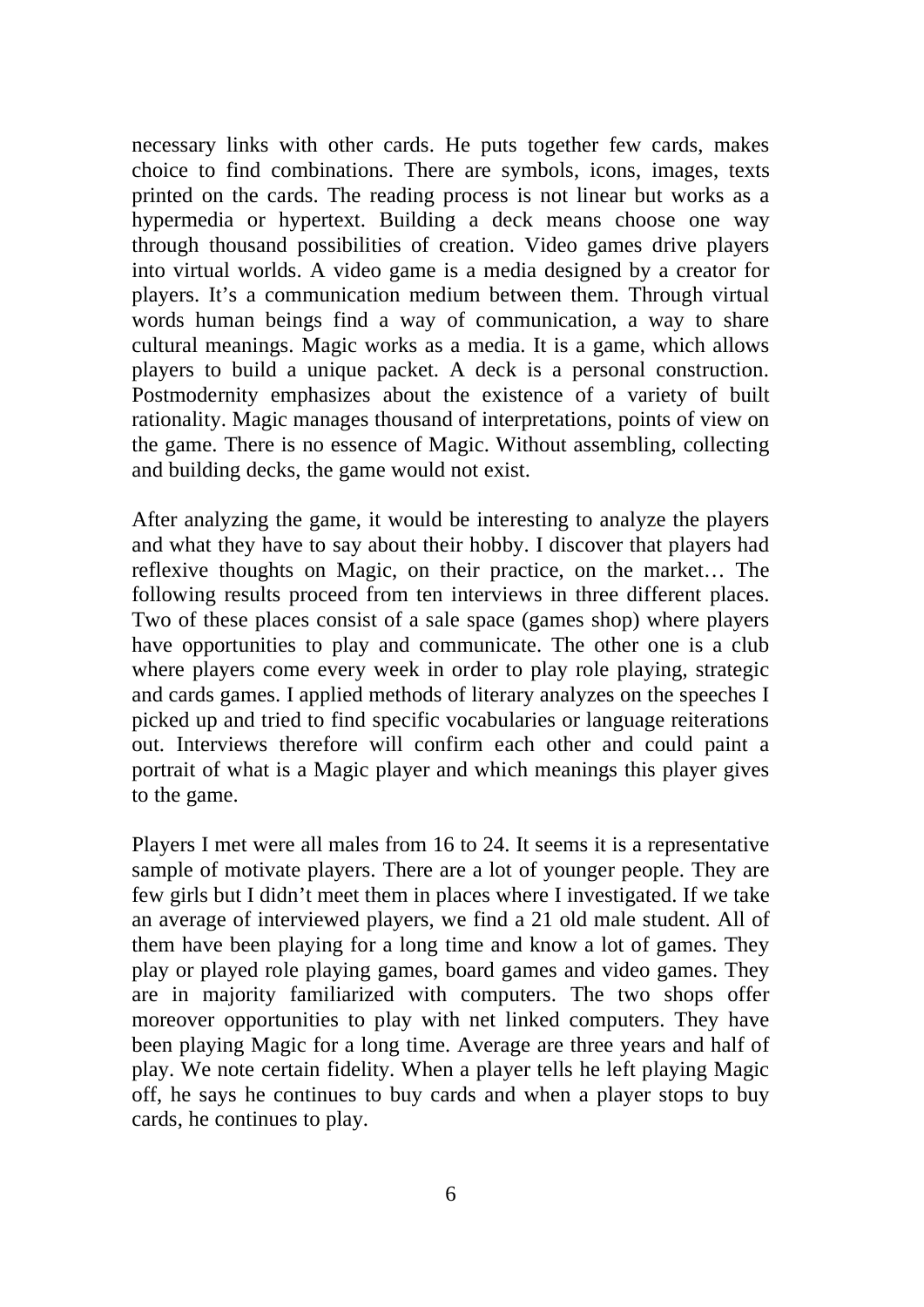| The following board is a synthesis of what they are. |  |  |
|------------------------------------------------------|--|--|
|                                                      |  |  |

| $N^{\circ}$    | Age | <b>Play</b><br>from      | Learn<br><b>Magic</b><br>from | <b>Playing</b><br>activities                                                                         | <b>Studies</b>           | <b>Players</b>                       | <b>Place</b>                 |
|----------------|-----|--------------------------|-------------------------------|------------------------------------------------------------------------------------------------------|--------------------------|--------------------------------------|------------------------------|
| $\mathbf{1}$   | 17  | 2 years                  | friend                        | Strategic games<br>Diplomacy<br>Warhammer<br><b>Battle</b><br>Video games                            | $1^{\text{ère}} S$       | friends                              | Shop<br>Game<br>Center       |
| 3              | 21  | 4 years<br>$\frac{1}{2}$ | 2 friends                     | Warhammer<br><b>Battle</b><br>Role playing<br>games<br>Video games                                   | BTS bio                  | friends<br><b>Brother</b>            | Game<br>center<br>Convention |
| $\overline{4}$ | 24  | 4 years<br>$\frac{1}{2}$ | shop                          | Role playing<br>games<br>Card games<br>Board games                                                   | Master<br>psycho<br>Jobs | friends<br>Any<br>player             | Game<br>Center<br>Province   |
| 5              | 24  | 8 month friend           |                               | Diplomacy<br>Tarot, belote,<br>Chess                                                                 | Master<br>History        | friends                              | friends<br>Paris             |
| 6              | 20  | 4 years                  | friend                        | Role playing<br>games<br>Board games<br>Murder party<br>Strategic games<br>Card games<br>Video games | Army<br>Service          | friends                              | Club<br>friends              |
| 7              | 17  | 3 years                  | promoter                      | Role playing<br>games<br>Board games<br>Murder party<br>Strategic games<br>Card games<br>Video games | 1 <sup>ère</sup> ES      | friends                              | Club<br>friends<br>School    |
| 8              | 25  | 4 years<br>$\frac{1}{2}$ | Professiona<br>1 activity     | Role playing<br>games<br>Board games<br>Murder party<br>Strategic games<br>Card games<br>Video games | Postman                  | friends                              | Club                         |
| 9              | 17  | 4 years<br>$\frac{1}{2}$ | Camping<br>1 adult            | Role playing<br>games<br>Board games<br>Strategic games                                              | 1 <sup>ère</sup>         | Alone<br>Little<br>sister<br>friends | friends<br>Club<br>School    |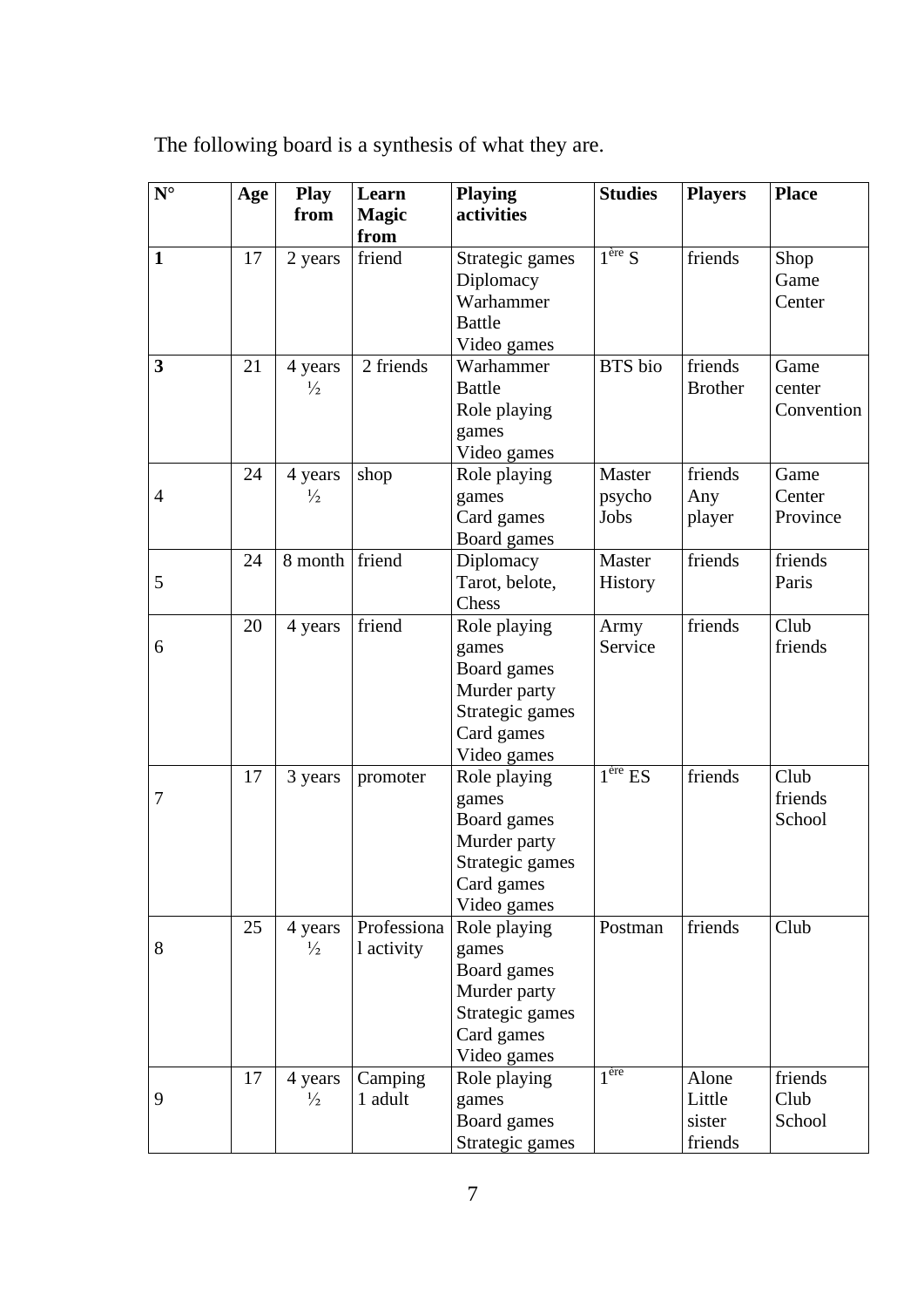| $N^{\circ}$ | Age | <b>Play</b><br>from | Learn<br><b>Magic</b> | <b>Playing</b><br>activities | <b>Studies</b> | <b>Players</b> | <b>Place</b> |
|-------------|-----|---------------------|-----------------------|------------------------------|----------------|----------------|--------------|
|             |     |                     | from                  |                              |                |                |              |
|             | 24  | 4 years             | friends               | Role playing                 | Master         | <b>Brother</b> | Club         |
| 10          |     | $\frac{1}{2}$       |                       | games                        | comm.          | friends        | friends      |
|             |     |                     |                       | Board games                  |                |                | University   |
|             |     |                     |                       | Murder party                 |                |                |              |
|             |     |                     |                       | Strategic games              |                |                |              |
|             |     |                     |                       | Card games                   |                |                |              |
|             |     |                     |                       | Video games                  |                |                |              |
| Average     | 21  | 3 years             |                       |                              |                |                |              |
|             |     | $\frac{1}{2}$       |                       |                              |                |                |              |

Magic is a friend's story. A player plays with peers and in majority learned Magic from a friend of him. The feeling of taking a part in a close community is strong. A player is someone who looks for a group. Magic works as a focus object where players come around to meet each other. Teams appear, in order to be more competitive in tournaments. Friendship, faithfulness and solidarity are Magic players' values. We see here a type of community without referring to the traditional values of family or country. Players meet other players through values and practices, which the game contains.

We saw that we can't separate Magic from the editor marketing process. Players are aware of being a part of a market and they developed a real reflection about money. When we analyze the vocabulary, we note a great variety of economic terms such as

"Buy low cost" "Sell high cost" "Fluctuation" "Speculate" "Budget" "Exchange" "Commercial" "Purchase" "Bargain" "Parallel market"

All players note that Magic is an expensive hobby and they must spend a lot of money to build a competitive deck by purchasing cards starters and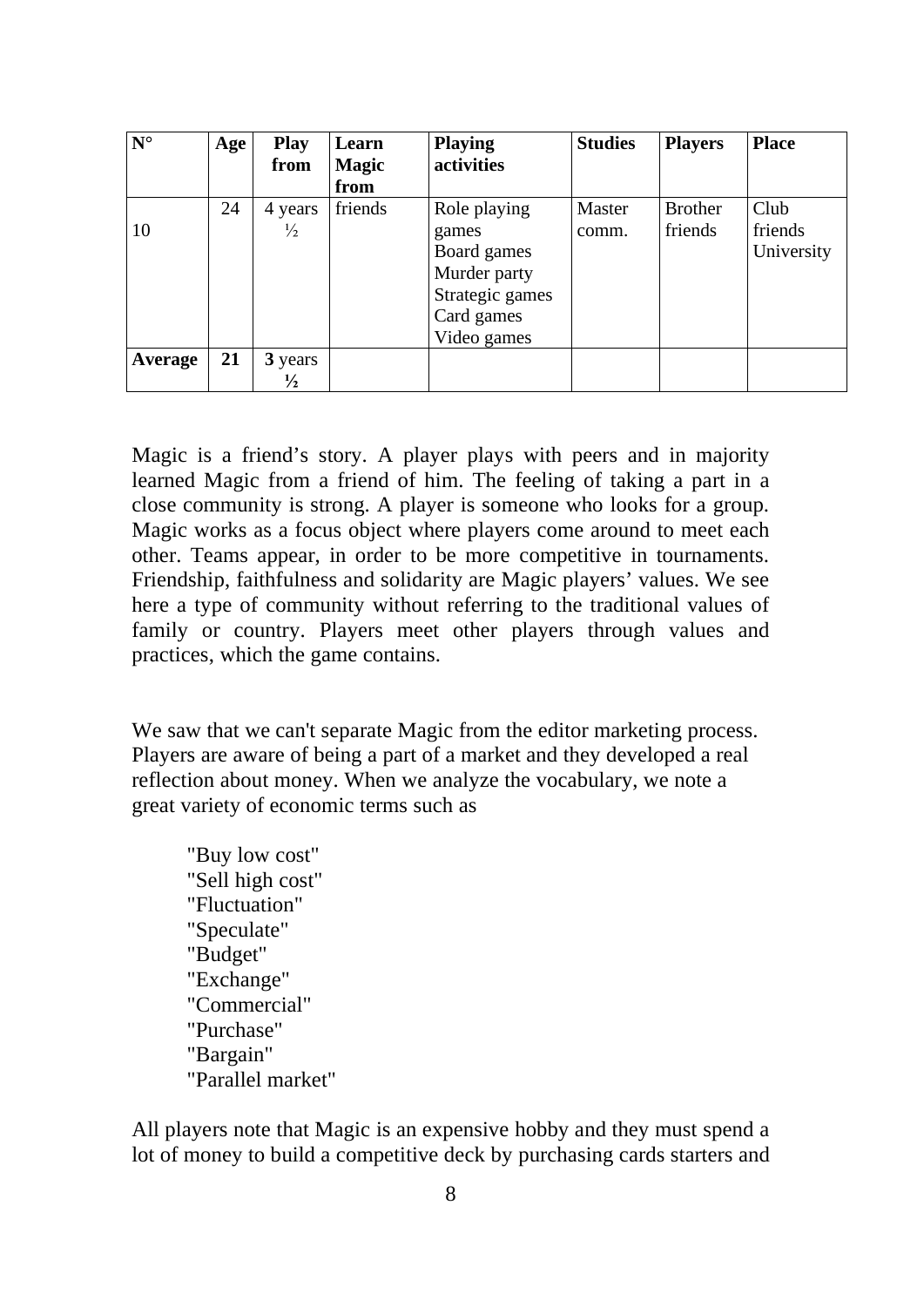boosters. They are aware of this economic dimension and they master trading concepts such as budget, purchasing, selling in a second hand at better price, parallel market, trading, the Stock Exchange where cards values decrease or raise because of cards rarity or cards game effects… We can't consider the plaything without its consumption aspect. We can't separate the game from the market that gives it life. It's surprising to see young people so familiarized with consumption uses.

Playing Magic contributes to have a very strong consumption activity. A player who knows how to find game strategies knows financial strategies to obtain his cards. Game and money are coextensive.

Two « social classes » appear when we listen to the Magic players. Few « good players » distinguish themselves from a large mass of « little players » or « bad players ». A feeling of elite emerges. Good players become models for others and tend to play together. They don't have to spend time with other players if they don't have any opportunities to improve their practice. The good players are competitive in tournaments and have money capabilities to travel through France or Europe in order to compete. The best players are decks builders too. They create strategies and combinations throughout the myriad of possibilities of Magic. "Bad" players just make a copy of best builder's deck. A deck must me constructed to be effective. A player said me that "bad" players could win in tournaments because they can't be an ultimate game. No one can affirm that he has found the Deck, there is no verity. Therefore Magic can be considered as a postmodern plaything.

Players gather themselves for tournaments, for meetings, for exchange, for playing. Groups and communities take shape around nomadic places. We can compare these groups with communities on the Internet, where people have choice to meet others in affinity with their cultural interests. The concept of territory don't work anymore and the fact of building decks is mimetic of the fact of create communities. Magic is a world in perpetual construction.

All players are agreeing to note that Magic is a very complex game. All players speak about the difficulty they had to learn Magic. They spent one year in order to understand concepts of game and to practice them. They spent time (hours, nights) to read cards, to create combos, to build a deck. Then they spent time to test their deck with other players. After playtime they think again about what was good and what was bad to